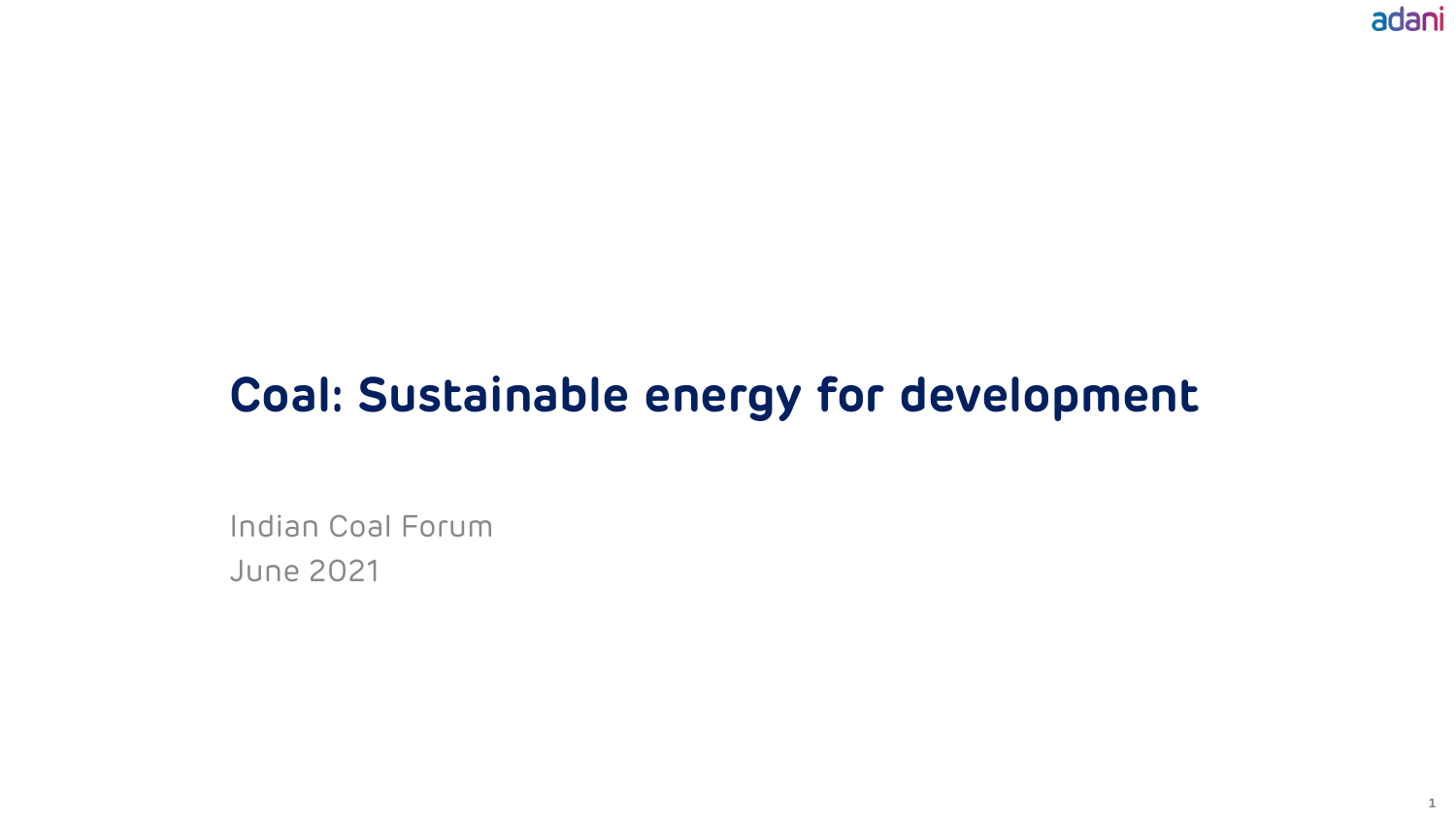# **>70% of India's electricity comes from coal but per capita coal consumption remains below developed economies**



#### **…per capita coal consumption is still below developed countries and world average**

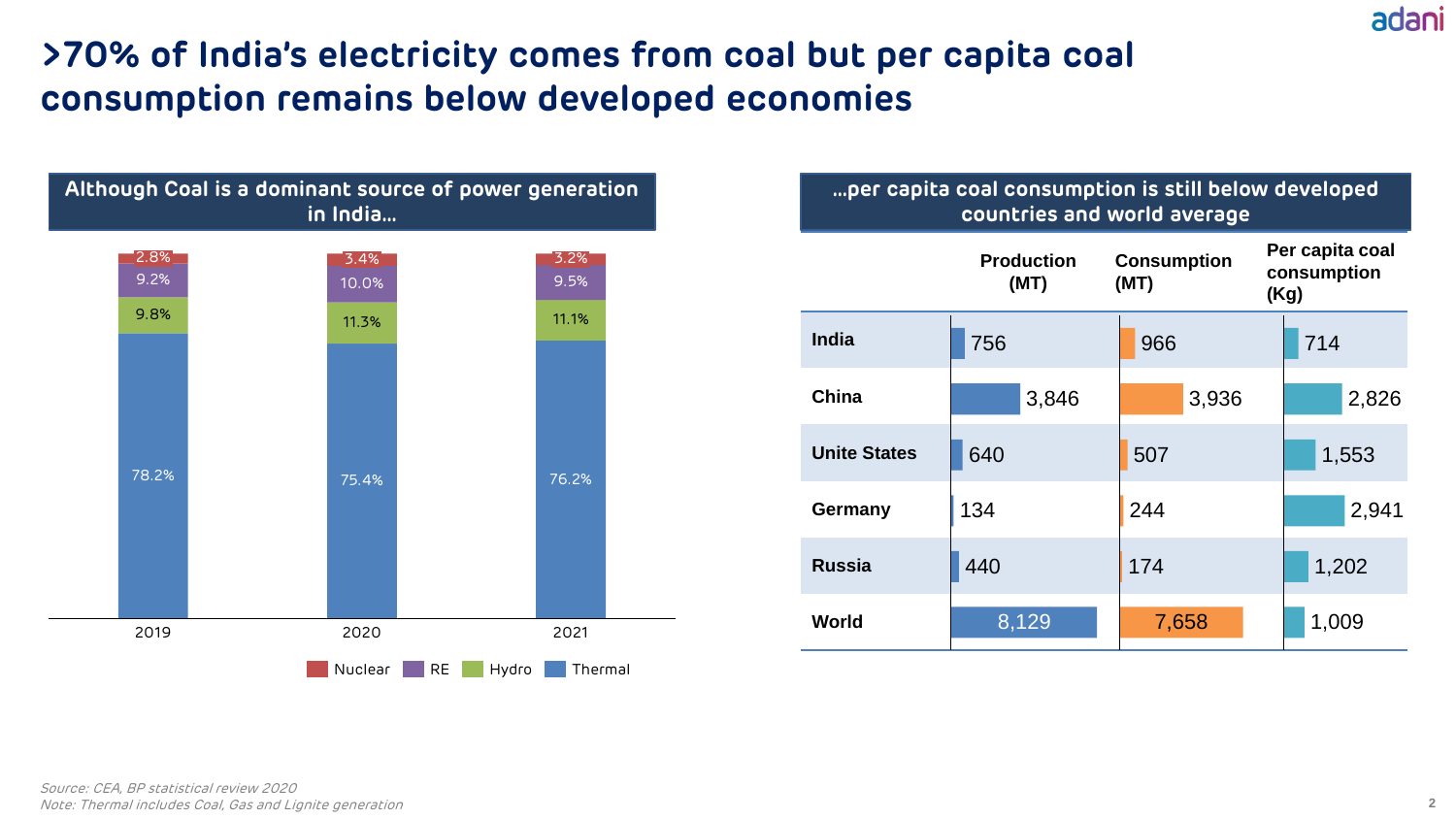### **Both absolute and per capital CO2 emissions of India are well below the developed nations**



#### **Absolute CO2 emissions Per capita CO2 emissions**

### **India's per capita CO2 emissions are lower than most of the developed nations and world average too**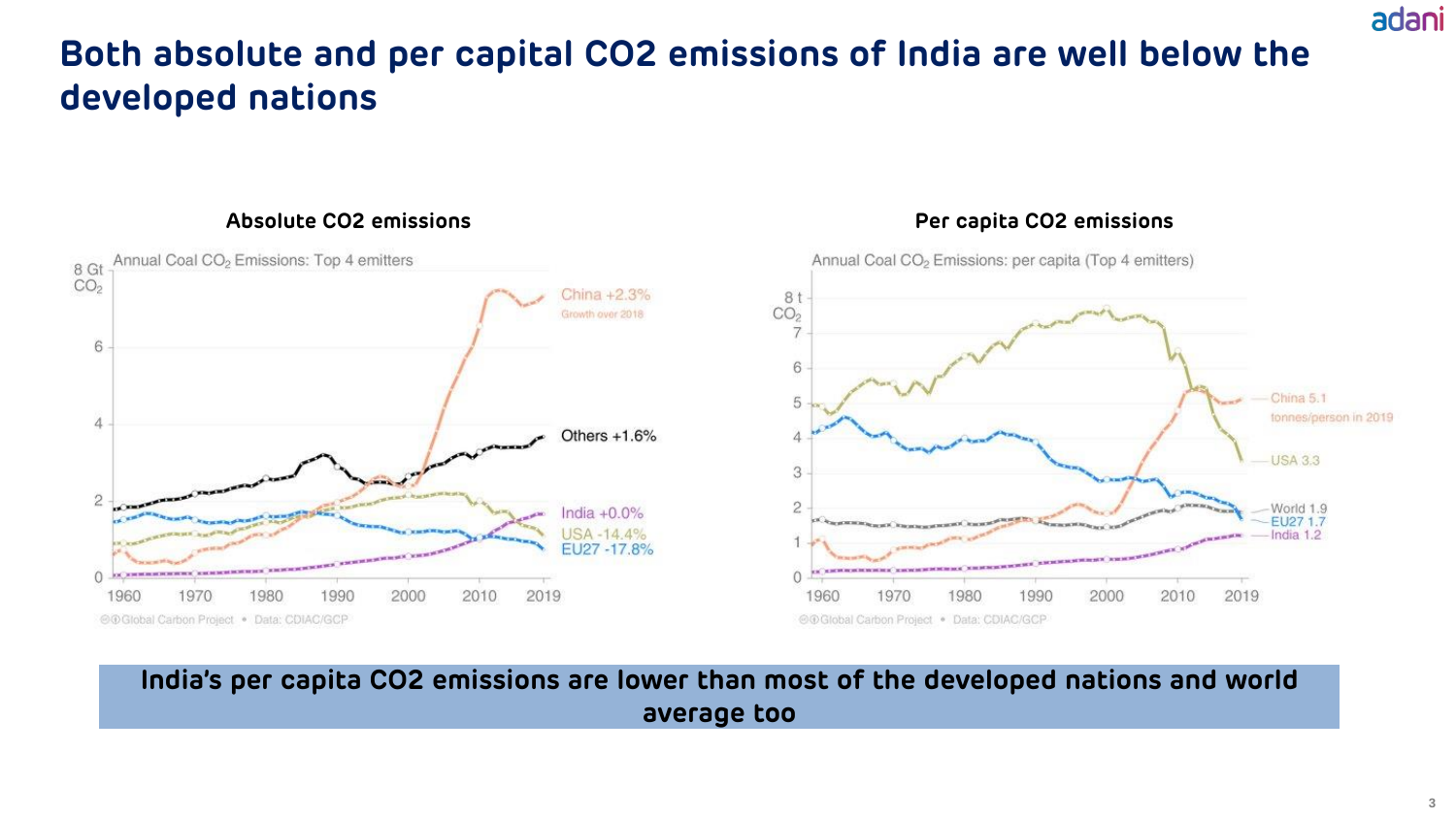adani **Coal has a huge influence on the economy beyond the power/steel sectors and contributes significantly to creation of social infrastructure in the less developed regions of the country- taking life & livelihood to hinterland**

**Socio-economic contribution Key stats**

**1**

**2**

**3**

**Revenue and employment generation in mineral rich states**

>5Lac Direct Jobs

3%-10% Coal share in Economy\*



**Dedicated COVID hospital by MCL**



**Upskilling youth through education programs**

**Important source of revenue for Government**

# 25K Cr+

Govt revenue through Coal cess, CIL dividends in addition to royalties

>30%

Indian Railways revenue comes from Coal Freight

40+ Schools

### **Creating social infrastructure in mineral rich states**

# 1500+

Isolation beds set up by CIL across 8 states for Covid-19

Currently run by NTPC

• \*For mineral rich states

• <https://www.statista.com/statistics/741257/india-railways-revenue-distribution-by-segment/>

<sup>•</sup> <https://www.livemint.com/companies/news/govt-to-get-rs-3-056-crore-dividend-from-coal-india-11605112770102.html>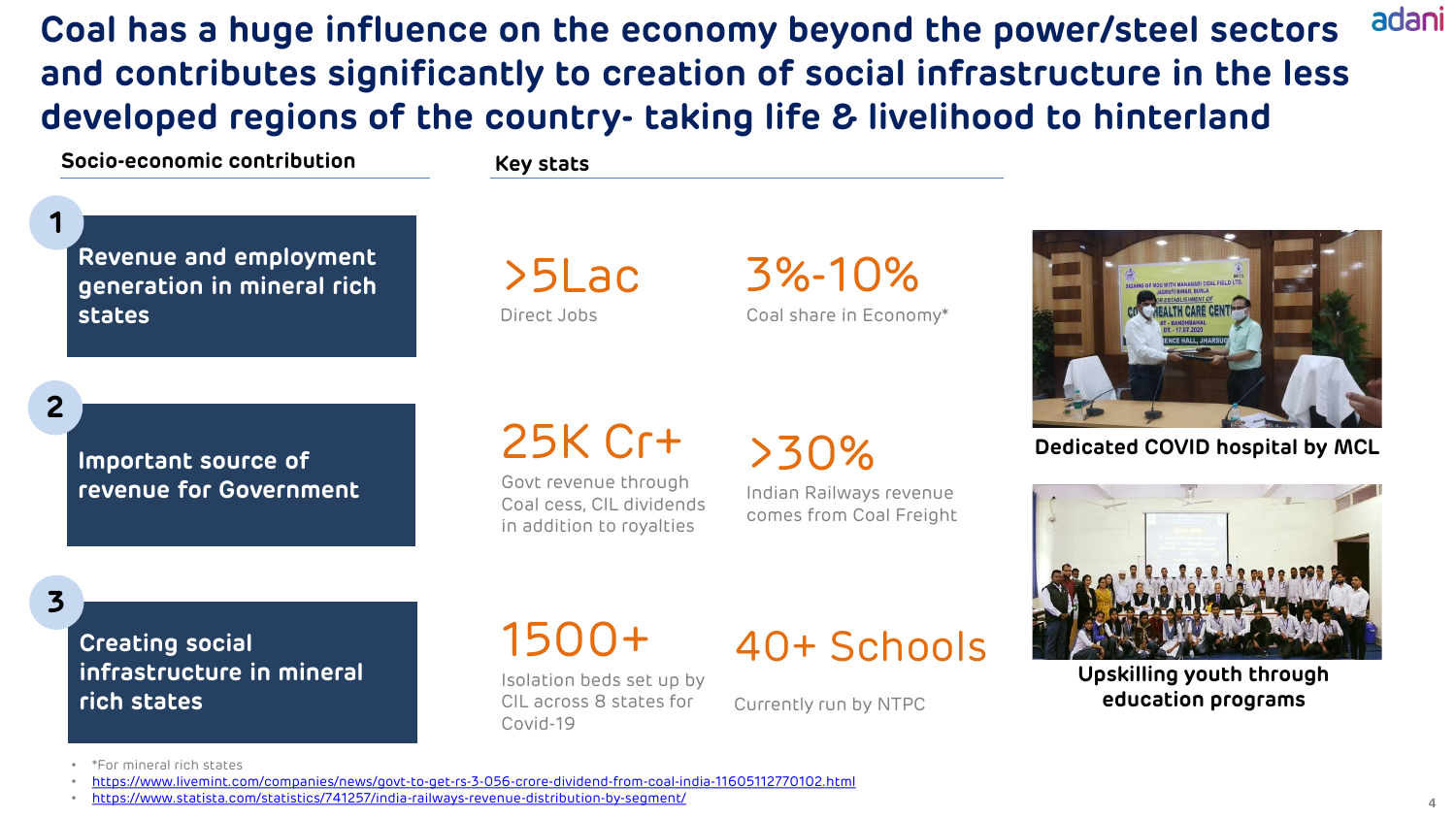**Not all coal plants are the same – substantial emission reductions can be achieved by simply shifting generation to super critical and ultra-super critical plants**

Every **800 MW** USC unit is equivalent to **600 MW Solar** capacity in terms of avoided emissions

The GHG intensity of the Indian coal-power sector may be reduced by **13%** by retiring plants with the lowest efficiencies and replacing them with higher efficiency supercritical plants $3$ 

> – Mallapragada, Ganesan, Naik, Banerjee, Laurenzi

|                                          | Value | Unit       |
|------------------------------------------|-------|------------|
| Ulta super critical unit size            | 800   | MW.        |
| Units generated @ 85% PLF                | 5960  | MUs        |
| National Emission intensity <sup>1</sup> | 0.97  | T/Mwh      |
| Ultra super-critical emission intensity  | 0.8   | T/Mwh      |
| Avoided CO2 emissions per 800 MW unit    | 1.0   | MT.        |
| RE MUs regd to displace equivalent CO2   | 1044  | <b>MUs</b> |
| Equivalent RE capacity @ 20% CUF         | 600   | <b>MW</b>  |

Total amount of flue gas emitted from the ultra-supercritical plant is about 14 per cent smaller than similar capacity sub-critical power generation unit<sup>2</sup> - Lauri Myllyvirta (climate expert)

**Specific coal consumption should be factored into MOD to enable more benign generation**

Sources:

CEA CO2 baseline database

<sup>2.</sup> <https://energypost.eu/how-much-do-ultra-supercritical-coal-plants-really-reduce-air-pollution/> (Authors: Lauri Myllyvirta published in June'17)

<sup>3.</sup> [https://www.researchgate.net/publication/329298806,](https://www.researchgate.net/publication/329298806) (,Authors: Dharik Mallapragada, Karthik Ganesan, Indraneel Naik, Rangan Banerjee, Ian J. Laurenzi Published in Nov'18)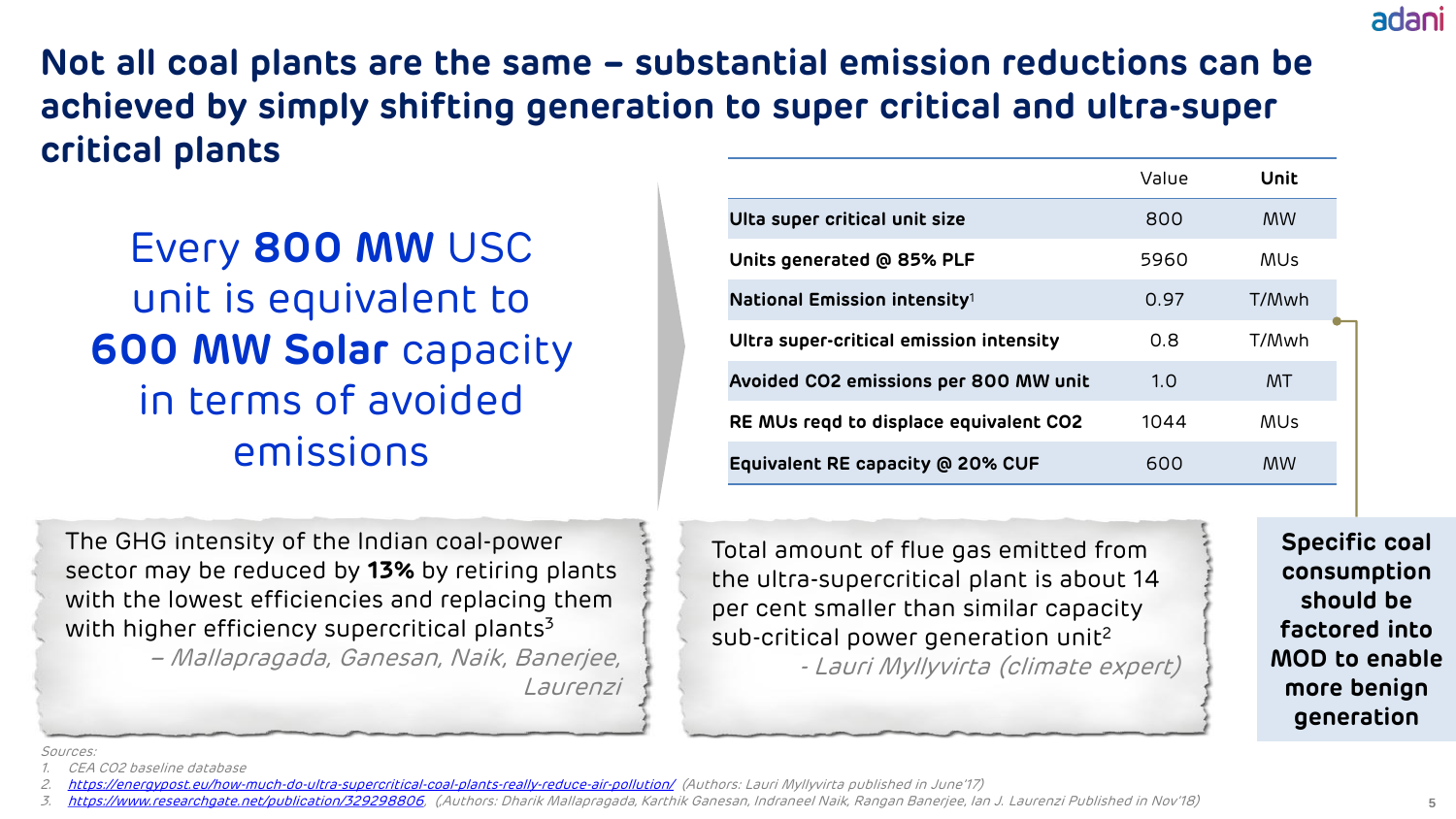### **Coal will have a major role to play as emerging markets develop with a greater share of electricity in their energy mix**

#### **Electricity generation by fuel type in IEA Stated Policies Scenario<sup>1</sup>**



**Emerging markets develop with a higher share of electricity in energy mix (e.g., EVs, Industrial processes based on electricity, electric heating). Various reports predict 2.5-5X expansion in sector by 2050**

#### **Benefits:**

- Shifting pollution from population centers,
- Greater efficiencies
- Lower carbon footprint

### **Enabling trends:**

- Electric vehicles
- Electric arc furnaces substituting Blast furnaces
- Fuels produced from electricity (e.g., hydrogen)

### **Implication:**

For the next few decades, large scale coal plants will have to support this effort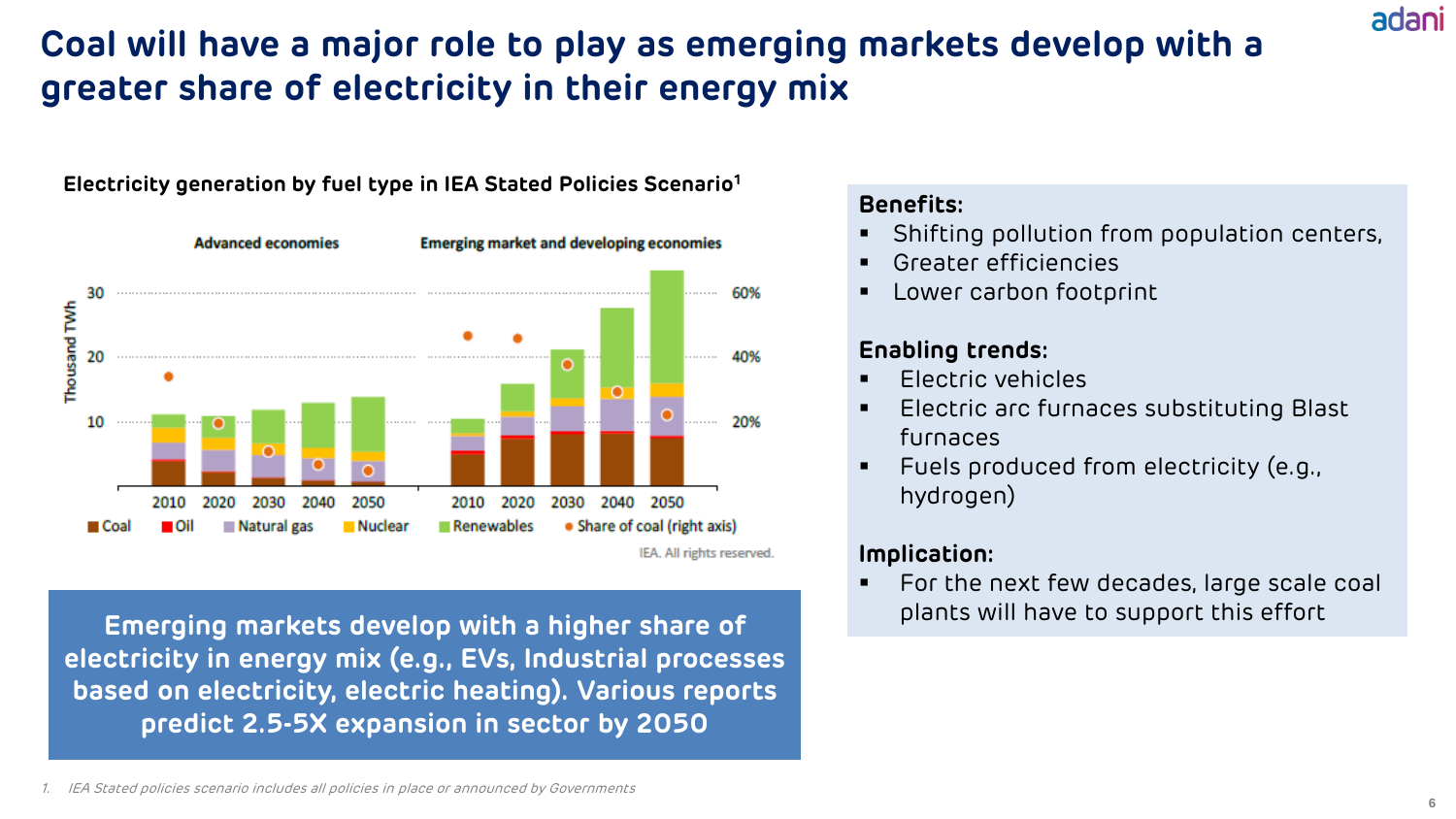### adani

### **Electrification is likely to drive significant energy demand**



Source: BloombergNEF, IEA, IPCC. Note: The IEA's Current Policies Scenario is extrapolated using data form 2030 and 2040 to approximate final energy consumption in 2050. The 1.5°C compatible pathway is the median value for the 53 pathways analysed by the IPCC limiting global warming below 1.5°C, or 1.5°C with limited overshoot.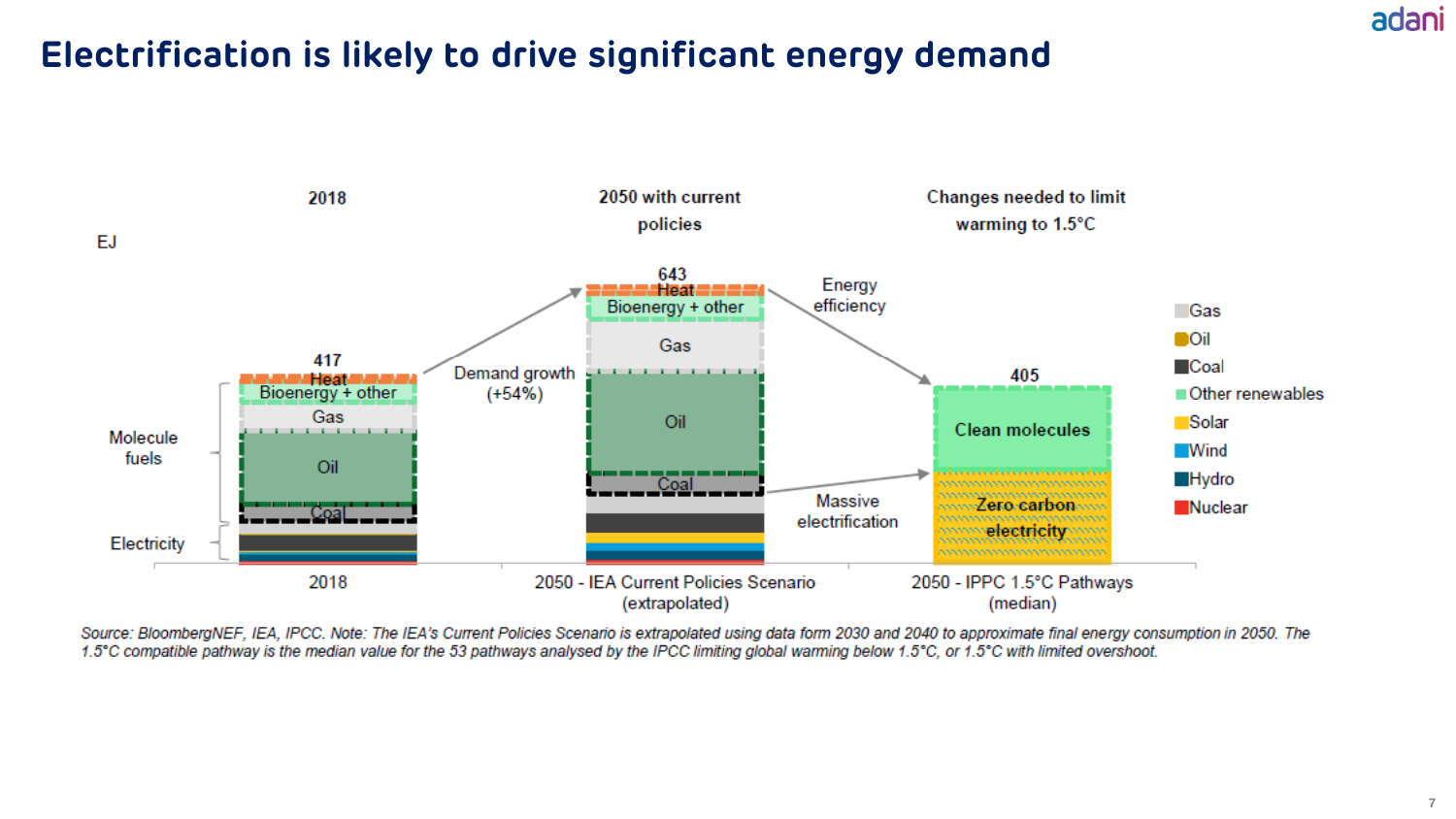### **Innovation will play a key role as the supply mix changes over the next few decades - Flexibility of coal plants**



Source: CEA optimal energy mix report

**….resulting in higher variable generation and making it necessary to have a flexibility option**

#### **Hour to hour change in generation from variable RE (wind & solar) as % of average annual demand**



Source: IEA India Energy Outlook 2021 (Stated policies scenario)

**India needs to build flexibility in the existing coal plants to address the variable RE challenge and to provide grid stability**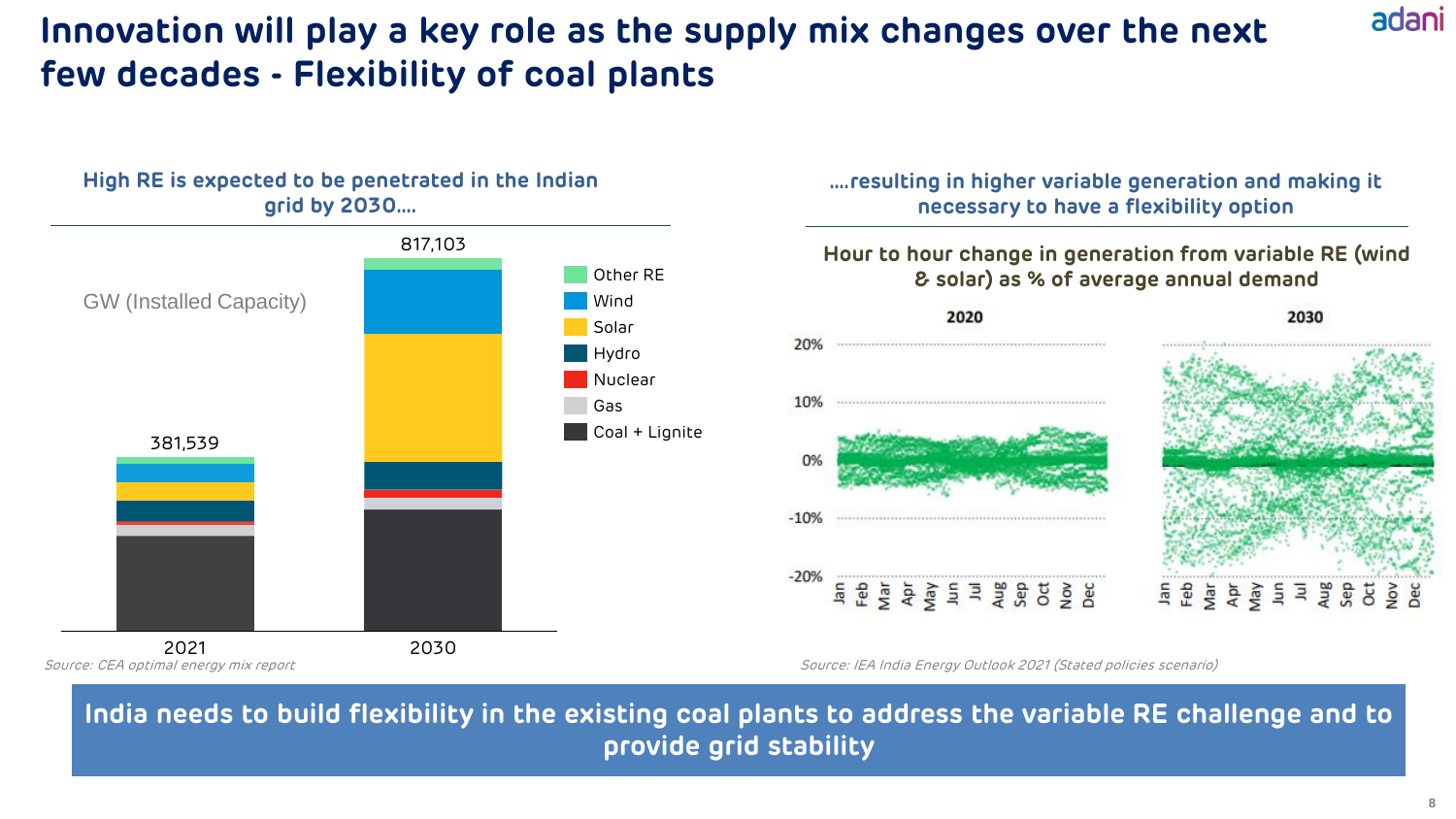# **Intensifying competition in the sector will require greater emphasis on creating value for end user**

**Customer mindset & value will be increasingly important**

**Evacuation infrastructure Coal Quality Pricing for volumes Streamlining process for better experience EXECT:** Share of rail mode: Accelerated increase in share of rail mode dispatch from current 50% & benign transportation **Tripartite agreements:** Enforceable tripartite fuel agreements between consumers, Railways and producers **Grade slippage:** Reducing grade slippages, true-up based on actual grades supplied, full compensation for slippage (including taxes) and efficient processing of claims **Uncrushed coal:** Minimizing uncrushed 250 MM coal & providing sized coal; Coal processing to be a MUST! **Reducing escalation:** Coal price escalation greater than WPI/CPI. Critical for future volumes - thermal sector needs to be able to compete for offtake - retaining Indian differentiation **Reducing e-auction premiums** & making commercially available **ERP system:** To smoothen transactions in a seamless manner **Better tracking:** Use of ICT and analytics to reduce inefficiencies Agility: Relaxation of ACQ, waiving of performance incentive in situation of excess coal stocks and host of other charges

Coal facing **increasing competition** from other sectors, such as **Renewables**, as well as within with **Commercial mining**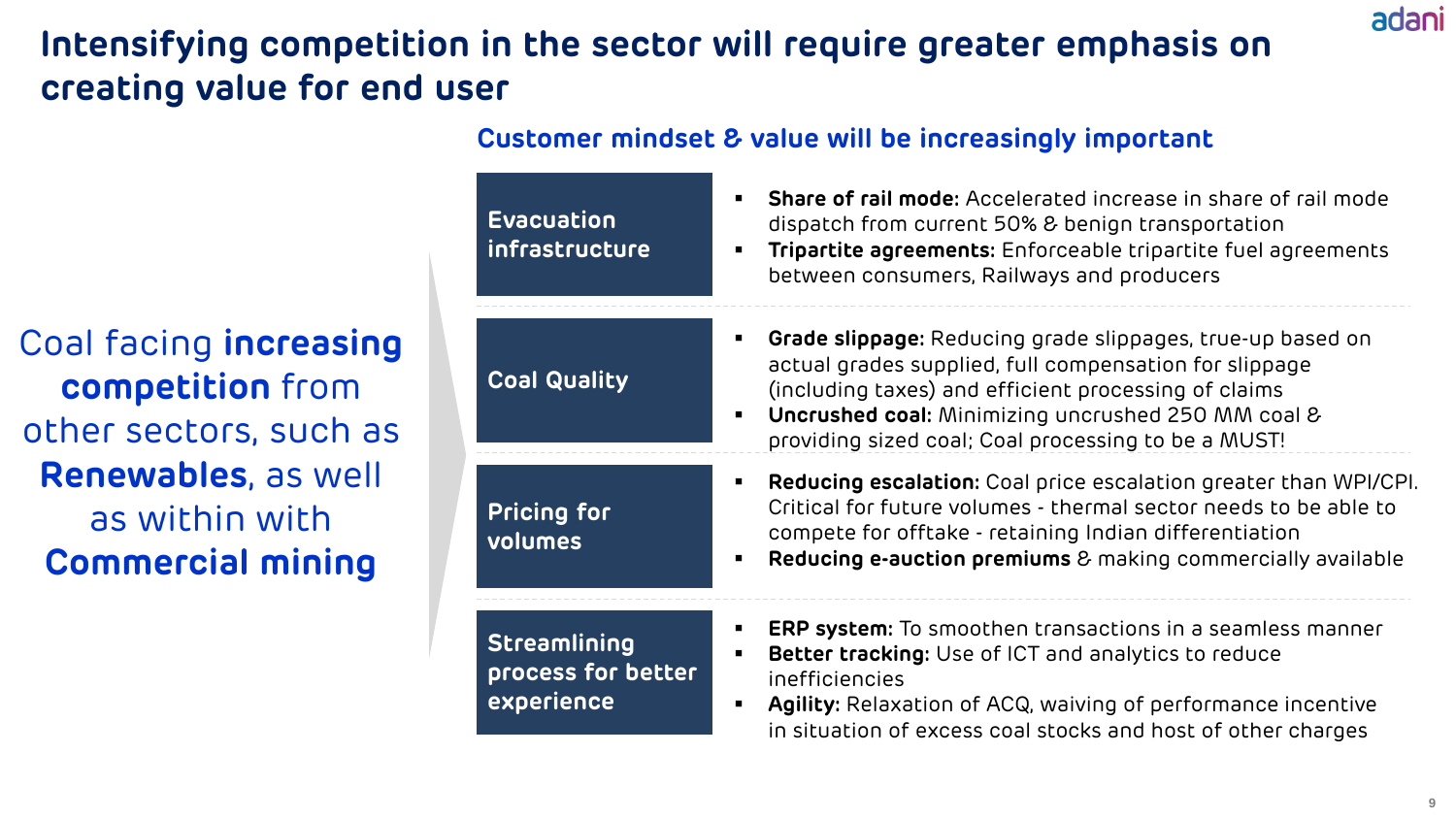### **It is an opportune time for coal plants to push for adoption of benign technology to reduce coal consumption**

|                      | <b>Technology area</b>                    | <b>Description</b>                                                                                                                                    | Global example                                                                                                                 |                                                                                    |
|----------------------|-------------------------------------------|-------------------------------------------------------------------------------------------------------------------------------------------------------|--------------------------------------------------------------------------------------------------------------------------------|------------------------------------------------------------------------------------|
|                      | <b>Blending with</b><br>alternative fuels | Using hydrogen, ammonia as firing<br>fuel in boilers to reduce the carbon<br>emissions and increase the cost<br>competitiveness                       | JERA is planning to pilot<br>20% ammonia blending and<br>aims to convert 100% of coal<br>fleet to ammonia by 2050              | Converting hydrogen                                                                |
|                      |                                           | into continuous heat                                                                                                                                  |                                                                                                                                |                                                                                    |
| $\mathbf{2}$         | Use of digital and<br>analytics           | Use of AI algorithms to tune the<br>combustion through data from flue<br>gas, steam temp, boiler efficiency,<br>combustion balance                    | Taiwan Power Company<br>using AI system of<br>Mitsubishi Hitachi, Adani<br>undertaking similar initiative<br>at Kawai & Tiroda | and using it to<br>replace coal In<br>boilers is going to be<br>the catalyst for a |
| zero-emission future |                                           |                                                                                                                                                       |                                                                                                                                |                                                                                    |
| 3                    | <b>Carbon capture</b><br>technologies     | Capturing the carbon emitted from<br>power generation and transporting it<br>via ship or pipeline to store it<br>underground in geological formations | Viridor plans to be net<br>negative by 2045 through<br>carbon capture and storage                                              | -Star Scientific Co.                                                               |
|                      |                                           |                                                                                                                                                       |                                                                                                                                |                                                                                    |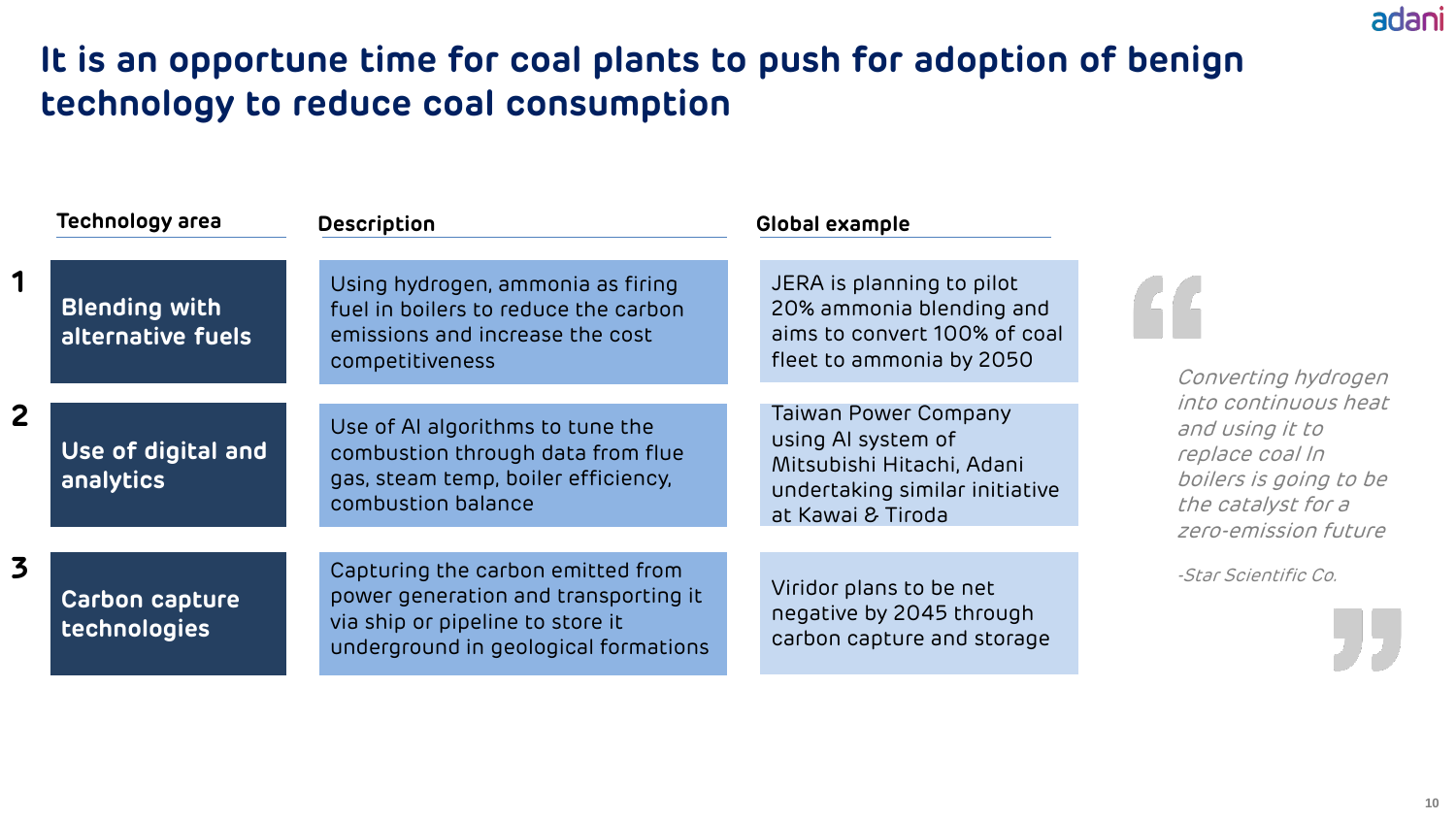# **Government should frame a comprehensive roadmap on coal fired power and its role in transition**



**Pace of new additions and retirements**



**Clarity on the 20-30 year vision for the coal sector**



**Development of local capabilities** 

adani

Modulating the pace of retirements and new additions depending on RE penetration and demand growth

Creating policy mechanisms to support development and adoption of new technologies like flexibility, efficiency and decarbonization

Direction for investors and stakeholders on the long term 20-30 year roadmap for the sector, roadmap on getting the insurance

A policy mechanism to build local ecosystem (R&M, insurance and financing, digital and analytics) through skill building for continued support to the thermal sector